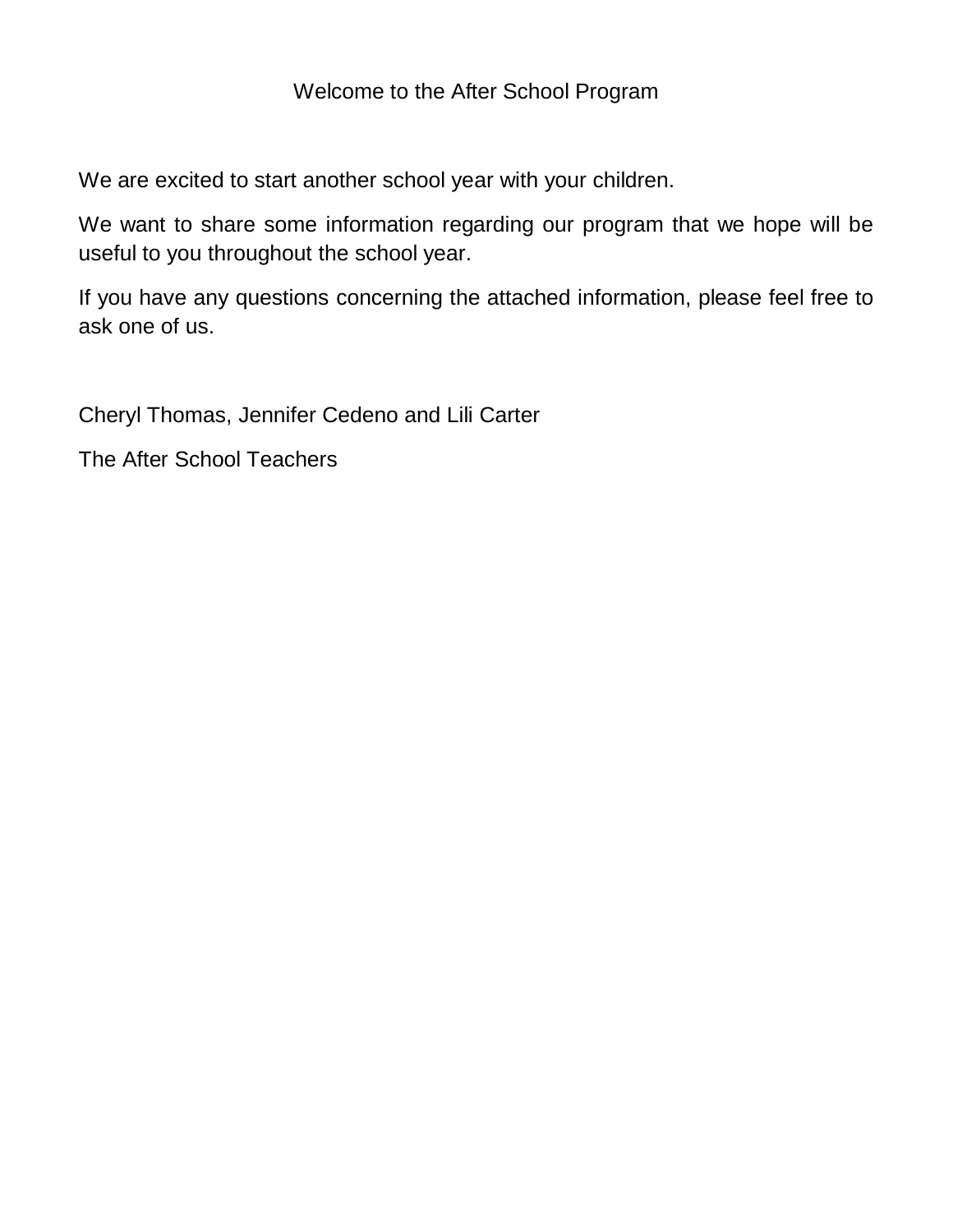This year, the After School Program is made up of 32 children from four different schools. The schools are Immaculate Conception, Clinton Elementary, Indianola Alternative, and Indian Springs Elementary.

#### **Our Daily Schedule is as follows:**

**3:15-4:15pm**: Arrivals at NBCC, snack time, free play, getting ready to go outside

- **4:15-4:45pm**: Playground Time
- **5:00-5:30pm**: Homework/ Quiet Time/ Story Time
- **5:30-5:50pm**: Free Play, Classroom Projects (such as art, science or music)
- **5:50-6:00pm**: Books/Journals and clean up

Our day at After School is a short one. We do have planned activities for the children. The children's participation is up to them. We offer and they decide.

Homework time is provided so that your child will not have as much to do at home. Those children without homework are expected to be quiet to allow others this time to concentrate on their work.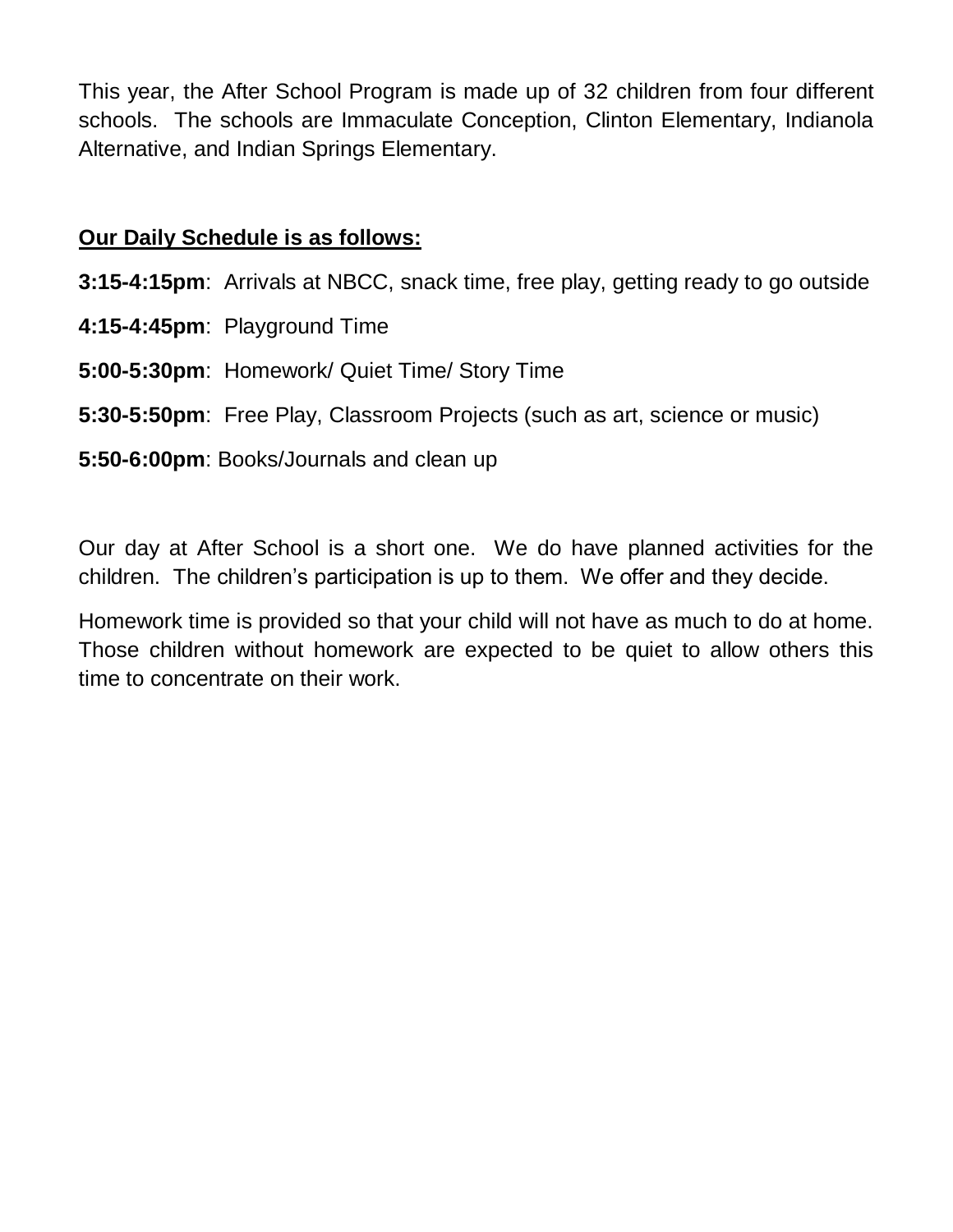## **Location**

After School is located in Como Hall (the lunch room). We are excited about using this space for After School and have many ideas about the set up for the room.

Because the space is used by others during the day and evenings, we do not have the luxury of leaving our toys, pillows, and other room items out. We are trying to help our school friends learn to take more responsibility. Please help us by making sure your child has helped with cleaning up whatever they are playing with before leaving for the day.

Also, because our space is shared, we very rarely keep lost items for more than a day. Please check the lost and found box by the office for your child's lost items.

# **Parent – Teacher Communications**

We have a large dry erase board. On there, you can check our teacher plan for the week, important calendar information, and updates about what is happening in the classroom.

If and when we have a field trip planned, you will find the permission slip for you to sign on the dry erase board.

We have some other ideas to help improve communication and will keep you updated as these are developed.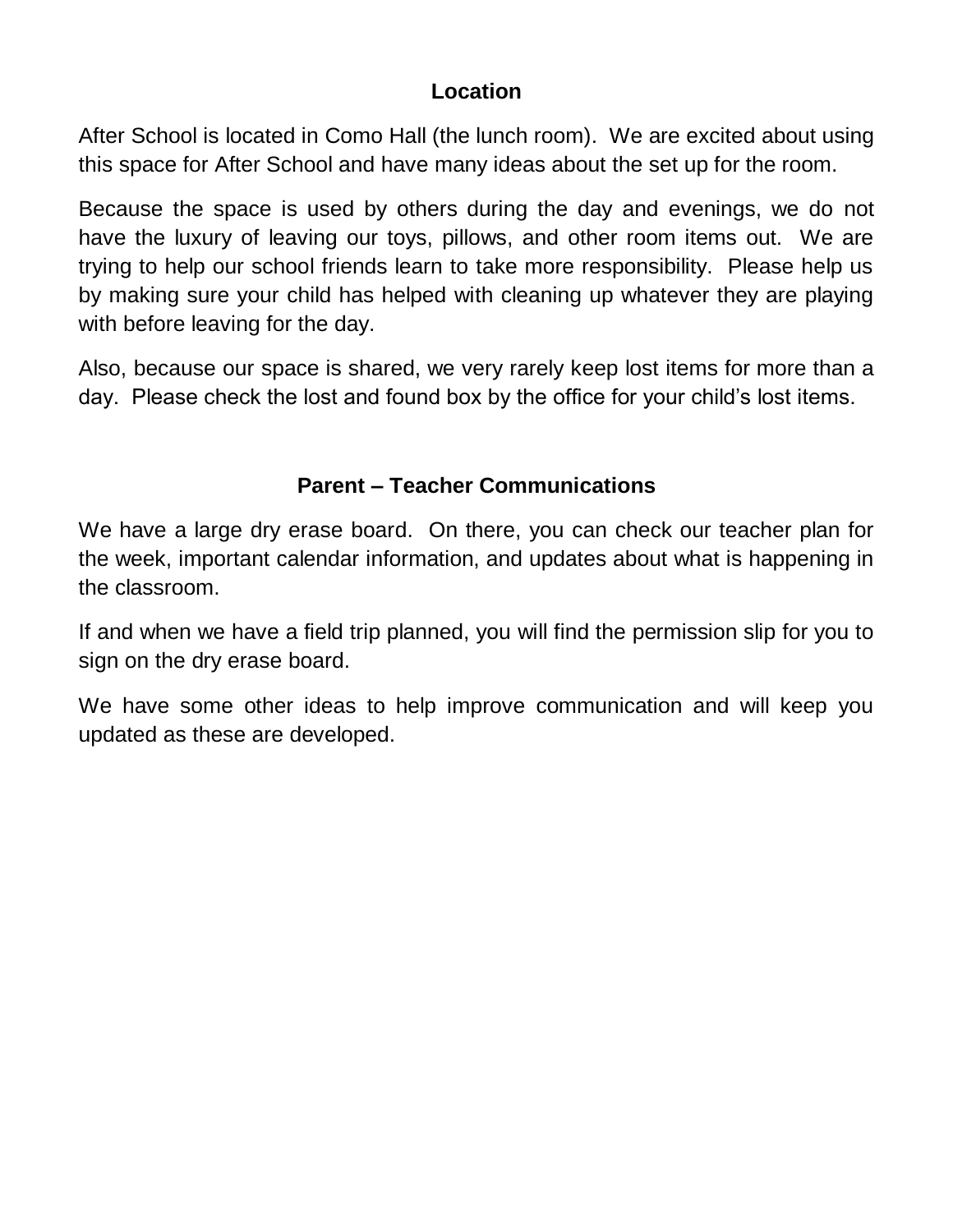# **Picking Up Your Children from School**

Cheryl or Jennifer leave to make their first pickup at school about 2:40pm. IC is our first run of the afternoon. While we are on later runs to other schools, Lili is at NBCC with your children. If there are more than 15 children, the extra children wait in the office until one of the other teachers completes their pickups and returns. Usually, both Jennifer and Cheryl pick up IC children. After returning to NBCC, Cheryl leaves for Indianola and Jennifer leaves for Clinton. After dropping off Indianola, Cheryl will then go to the bus stop and pick up Indian Springs students.

It is very helpful if you can call NBCC to let us know when your child will not be with us. It concerns us when we cannot find your child at the school or when they are not on the bus. We try to not leave a school until all our children are accounted for that day. Waiting and searching for a missing child can delay our return to NBCC by 10-15 minutes.

# **Picking Up at NBCC**

NBCC closes at 6:00pm. Remember, the time is not when you enter the building but when you arrive at the classroom. Many times, we will start making our way to the office just before 6:00 and hopefully we will save you some steps. We go by the time on the NBCC office clock. We do charge late fees.

## **After School Discipline**

The After School Program has three primary rules for our classroom: be safe, be kind, and be respectful. The children need to make personal choices that follow these rules. Teachers will assist the children if they are having a difficult time making choices. If these choices persist then the teachers will be talking to parents and consulting with our director.

We have a ZERO TOLERANCE for all forms of intimidation and bullying.

We appreciate your support in helping to reinforce these rules in our classroom.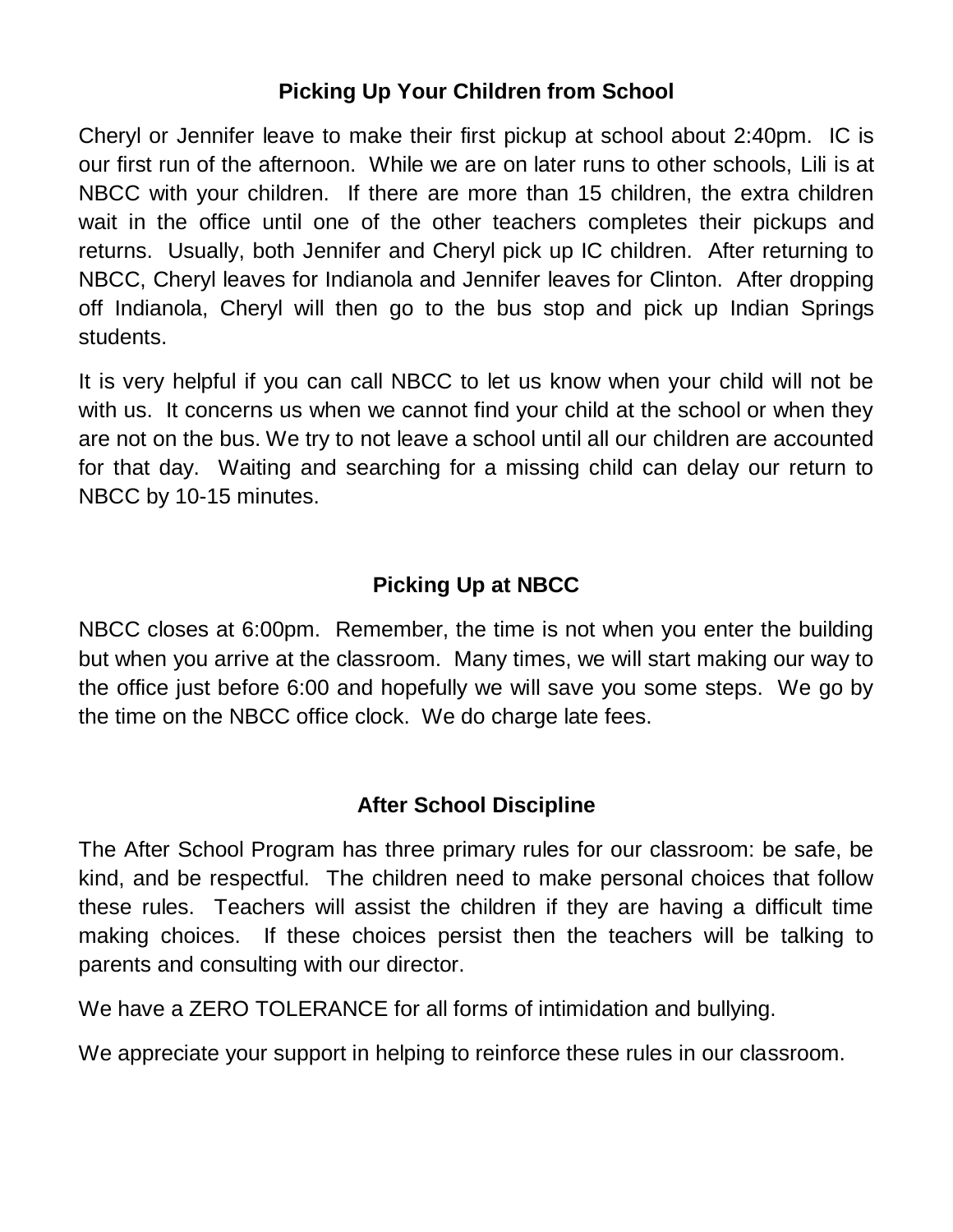### **Electronic Free Zone**

We do not permit any hand held electronics in the classroom. We also do not permit students to use cell phones while in After School. If there is an emergency, teachers will make contact with parents.

### **Medication Information**

Medication administration forms must be completed for all medication. We may not administer medication without the appropriate signed form. We appreciate your efforts to keep these forms current.

## **Field Trips**

A field trip may be scheduled for days off and holiday breaks. Parents are welcome to come along to help out on the field trips. You will b e notified on the dry erase board when a trip is being planned and the teachers will bring the permission slip to your attention.

# **Toys From Home**

Toys from home are both wonderful and a problem area for us. On the one hand, it is exciting to have a different toy to play with at After School. On the other hand, we have had problems with toys not being shared with others and also with toys/cards being exchanged/traded. This can cause disruption and ill feelings between children.

If a toy is shared with one child, our expectation is that it be shared with all. There is no card/toy swapping in our classroom. If children attempt to make trades, the items will be removed and given to parents at pick up time. Any problems that arise from home toy may lead to these toys being limited in the classroom.